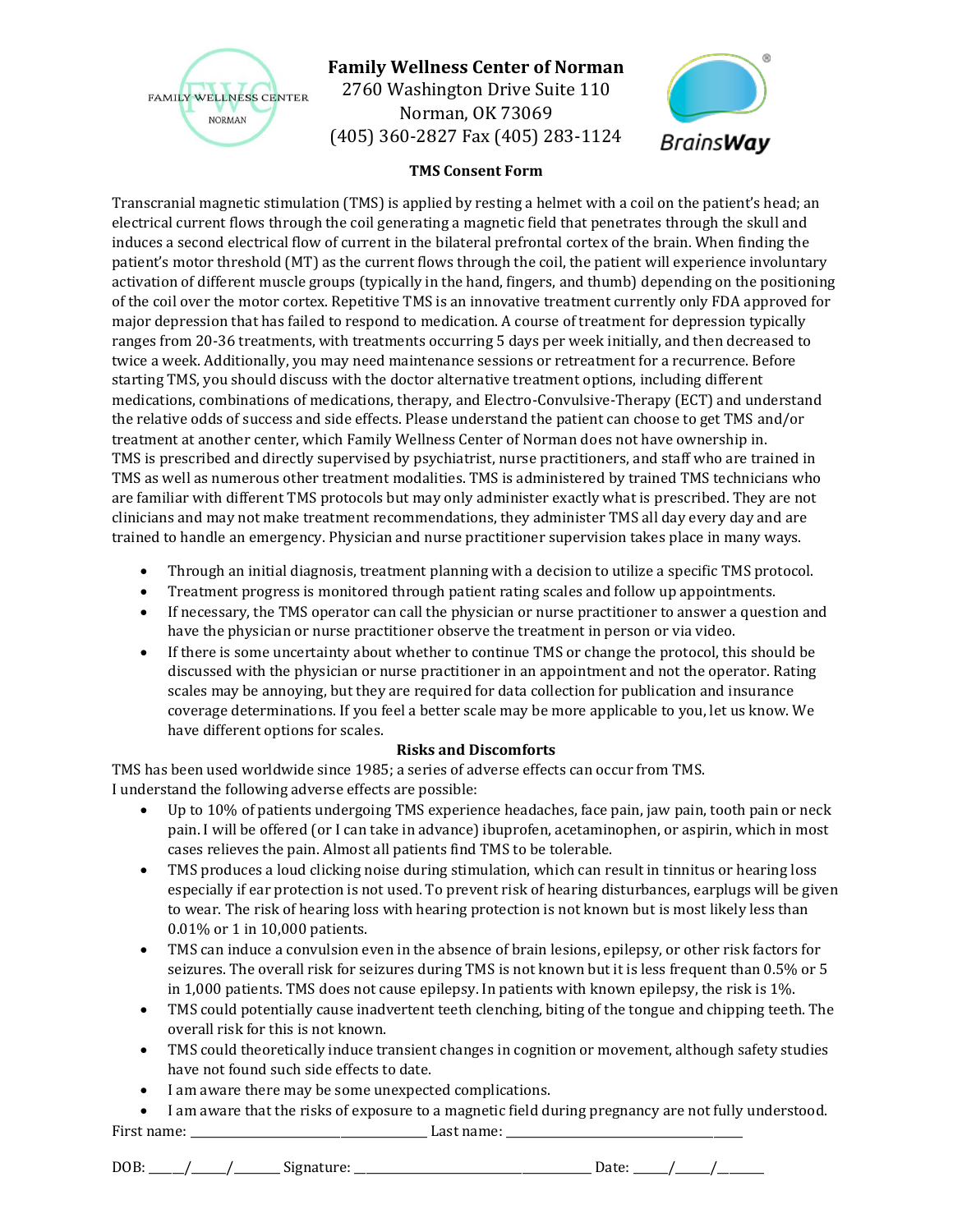

# **Family Wellness Center of Norman**

2760 Washington Drive Suite 110 Norman, OK 73069 (405) 360-2827 Fax (405) 283-1124



There is only one absolute contraindication for repetitive TMS, the presence of a ferromagnetic substance in the head. Ferromagnetic means a substance that is highly susceptible to magnetization. We do not know about long-term consequences of TMS, since it was only FDA approved for depression in 2008. It is strongly advised not to interrupt your treatment during the acute phase.

### **Insurance Eligibility and Payments**

Most private insurers, such as Blue Cross Blue Shield of Oklahoma and Tricare, cover treatments of TMS for Major Depressive Disorder. When treatments are covered by insurance, patients will typically incur the copay per treatment session, and the amount of treatments are dictated by the insurance plans. We will run your insurance through an eligibility verification check before treatments to determine if insurance will cover treatments. Our office also has payment plans available to break up the cost over a short period of time.

### **Because depression, alcohol, drug, and tobacco use can have a negative effect on your health, we ask EVERYONE to answer the following questions to optimize benefits of the appointment. We also ask that if anything changes during your treatments, to please let us know before treatments.**

1. Do you have metal or implants in or around your head? [ ] Yes [ ] No If yes, what? $\Box$ 

Due to the deep magnetic stimulation of TMS, patients with metal in the head area such as screws, metal plates, aneurysm coils, cochlear implants, ocular implants, stents, pacemakers, defibrillators, and vagus nerve stimulators may not be eligible for treatment.

Any metal in face, ears, or surrounding the head area, including facial piercings, glasses, and hair accessories, will be asked to be removed during the treatment. Dental fillings, braces, or retainers are fine during treatments.

2. Do you have epilepsy, a family history of epilepsy, or have you had a seizure before? [ ] Yes [ ] No If yes, are you taking medication for seizures? [ ] Yes [ ] No If yes, regularly? [ ] Yes [ ] No Seizure Doctor's Name: \_\_\_\_\_\_\_\_\_\_\_\_\_\_\_\_\_\_\_\_\_\_\_\_\_\_\_\_\_\_\_\_\_\_\_\_\_\_\_\_\_\_\_\_ Last visit date: \_\_\_\_\_/\_\_\_\_\_/\_\_\_\_\_\_ Medication: \_\_\_\_\_\_\_\_\_\_\_\_\_\_\_\_\_\_\_\_\_\_\_\_\_\_\_\_\_\_\_\_\_\_\_\_\_\_\_\_\_\_\_\_\_\_\_\_\_\_\_\_\_\_\_\_\_ Date of last seizure: \_\_\_\_\_/\_\_\_\_\_/\_\_\_\_\_\_ Patients with seizures have an increased risk of seizures with TMS treatments. It is important to

remain taking any seizure medications consistently and let your provider know of any changes. 3. Have you had any severe trauma, concussion, or injury to the head? [ ] Yes [ ] No

- If yes, when? \_\_\_\_\_/\_\_\_\_\_/\_\_\_\_\_\_ If yes, what? \_\_\_\_\_/\_\_\_\_\_/\_\_\_\_\_\_
- 4. Do you have a pre-existing condition of retinal detachment? [ ] Yes [ ] No When was your last eye exam?  $\frac{1}{\sqrt{2}}$
- 5. Are you pregnant or nursing? [ ] Yes [ ] No

6. How much coffee, energy drinks or caffeine do you typically drink per day?

- 7. Do you drink? [ ] Yes [ ] No If yes, what? \_\_\_\_\_\_\_\_\_\_\_\_\_\_\_\_\_\_\_\_\_\_\_\_\_\_\_\_\_\_\_\_\_\_ How much alcohol do you typically drink per day? \_\_\_\_\_\_\_\_\_\_\_\_\_\_\_\_\_\_\_\_\_\_\_\_\_\_\_\_\_\_\_
- 8. Do you smoke? [ ] Yes [ ] No If yes, what? \_\_\_\_\_\_\_\_\_\_\_\_\_\_\_\_\_\_\_\_\_\_\_\_\_\_\_\_\_\_\_\_\_\_ How much do you typically smoke per day? \_\_\_\_\_\_\_\_\_\_\_\_\_\_\_\_\_\_\_\_\_\_\_\_\_\_\_\_\_\_\_\_\_\_\_\_\_
- 9. Do you use drugs? [ ] Yes [ ] No If yes, what? \_\_\_\_\_\_\_\_\_\_\_\_\_\_\_\_\_\_\_\_\_\_\_\_\_\_\_\_\_\_ How much do you typically use per day? \_\_\_\_\_\_\_\_\_\_\_\_\_\_\_\_\_\_\_\_\_\_\_\_\_\_\_\_\_\_\_\_\_\_\_\_\_
- 10. Do you see a therapist? [ ] Yes [ ] No If yes, who? \_\_\_\_\_\_\_\_\_\_\_\_\_\_\_\_\_\_\_\_\_\_\_\_ If yes, regularly?  $[$  ] Yes  $[$  ] No Last visit date:  $\frac{1}{\sqrt{2}}$
- 11. Do you see a physician regularly? [ ] Yes [ ] No If yes, who? \_\_\_\_\_\_\_\_\_\_\_\_\_\_ If yes, regularly?  $[ ]$  Yes  $[ ]$  No Last visit date:  $\frac{1}{\sqrt{2}}$
- 12. Are there any other medications, other than prescribed in our office that you take? [ ] Yes [ ] No

\_\_\_\_\_\_\_\_\_\_\_\_\_\_\_\_\_\_\_\_\_\_\_\_\_\_\_\_\_\_\_\_\_\_\_\_\_\_\_\_\_\_\_\_\_\_\_\_\_\_\_\_\_\_\_\_\_\_\_\_\_\_\_\_\_\_\_\_\_\_\_\_\_\_\_\_\_\_\_\_\_\_\_\_\_\_\_\_\_\_\_\_\_\_\_\_\_\_\_\_\_\_\_\_\_\_\_\_\_\_\_\_\_\_\_\_ \_\_\_\_\_\_\_\_\_\_\_\_\_\_\_\_\_\_\_\_\_\_\_\_\_\_\_\_\_\_\_\_\_\_\_\_\_\_\_\_\_\_\_\_\_\_\_\_\_\_\_\_\_\_\_\_\_\_\_\_\_\_\_\_\_\_\_\_\_\_\_\_\_\_\_\_\_\_\_\_\_\_\_\_\_\_\_\_\_\_\_\_\_\_\_\_\_\_\_\_\_\_\_\_\_\_\_\_\_\_\_\_\_\_\_\_ \_\_\_\_\_\_\_\_\_\_\_\_\_\_\_\_\_\_\_\_\_\_\_\_\_\_\_\_\_\_\_\_\_\_\_\_\_\_\_\_\_\_\_\_\_\_\_\_\_\_\_\_\_\_\_\_\_\_\_\_\_\_\_\_\_\_\_\_\_\_\_\_\_\_\_\_\_\_\_\_\_\_\_\_\_\_\_\_\_\_\_\_\_\_\_\_\_\_\_\_\_\_\_\_\_\_\_\_\_\_\_\_\_\_\_\_

First name: \_\_\_\_\_\_\_\_\_\_\_\_\_\_\_\_\_\_\_\_\_\_\_\_\_\_\_\_\_\_\_\_\_\_\_\_\_\_\_\_\_ Last name: \_\_\_\_\_\_\_\_\_\_\_\_\_\_\_\_\_\_\_\_\_\_\_\_\_\_\_\_\_\_\_\_\_\_\_\_\_\_\_\_\_

DOB: \_\_\_\_\_\_/\_\_\_\_\_\_/\_\_\_\_\_\_\_\_ Signature: \_\_\_\_\_\_\_\_\_\_\_\_\_\_\_\_\_\_\_\_\_\_\_\_\_\_\_\_\_\_\_\_\_\_\_\_\_\_\_\_\_ Date: \_\_\_\_\_\_/\_\_\_\_\_\_/\_\_\_\_\_\_\_\_